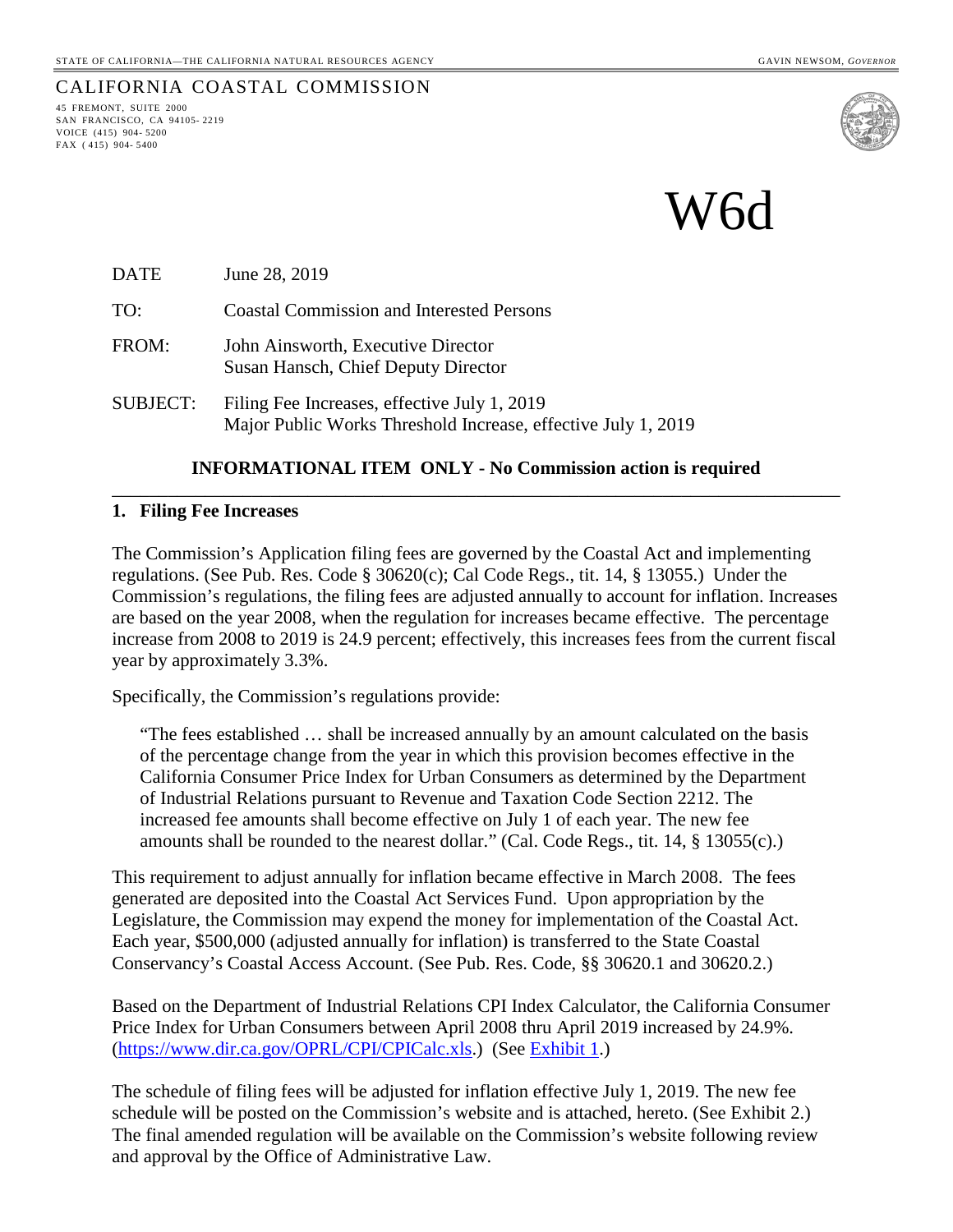Regulation Section 13055 codifies the filing fee schedule. [Exhibit 2](ttps://documents.coastal.ca.gov/reports/2019/7/W6d/w6d-7-2019-exhibits.pdf) displays the changes according to the regulation subdivisions in strikeout/ underline format. The proposed amendments require review by the Office of Administrative Law (OAL), which for several years has accepted the fee increases as nonsubstantive changes to the regulation. On approval, the amended regulation will be published and made generally available, including via the link provided by OAL for [Section 13055.](https://govt.westlaw.com/calregs/Document/I5B7FA8BE7530407DB9F8115544856A76?viewType=FullText&originationContext=documenttoc&transitionType=CategoryPageItem&contextData=(sc.Default)) However, because OAL review takes 30 working days, the amended regulation will not be published (other than on the Commission website) until mid-August. The fee increases are nevertheless retroactive to July 1, as the regulation prescribes.

### **2. Threshold for "Major" Public Works or Energy Facility**

Regulation Section 13012(a) is proposed to be amended to identify the current applicable threshold that defines a major public works project or major energy facility. Exhibit 3 displays the change to the regulation in strikeout/ underline format. The new threshold is \$283,502, a figure that is derived from the April 2019 value from the Engineering News Record (ENR) construction cost index, as required by the existing regulation. The ENR index is not readily available to the public, thus expressing the threshold in dollars is important for transparency. [\(Exhibit 3.](#page-16-0))

For the first time, staff will propose the updated threshold as a nonsubstantive change to OAL in the same submittal with the proposed fee increases. The threshold dollar amount in Section 13012 was initially updated earlier this year, with the plan for further updates in synchronization with the fee increases. The combined submittal will consolidate review by OAL and coordinate financial information that is important to applicants. Like the fee increase, the Commission has no discretion to change the amount of the threshold.

Attachments:

<span id="page-1-0"></span>Exhibit [1: Filing Fee Chart](#page-1-0) [Exhibit 2: Proposed Fee Amendments Regulation & Filing Fee Revised Schedule for Permit](#page-11-0)  [Application Form \(effective July 1, 2019\)](#page-11-0) [Exhibit 3: Major Public Works or Energy Facility Regulation Section 13012\(a\)](#page-16-0)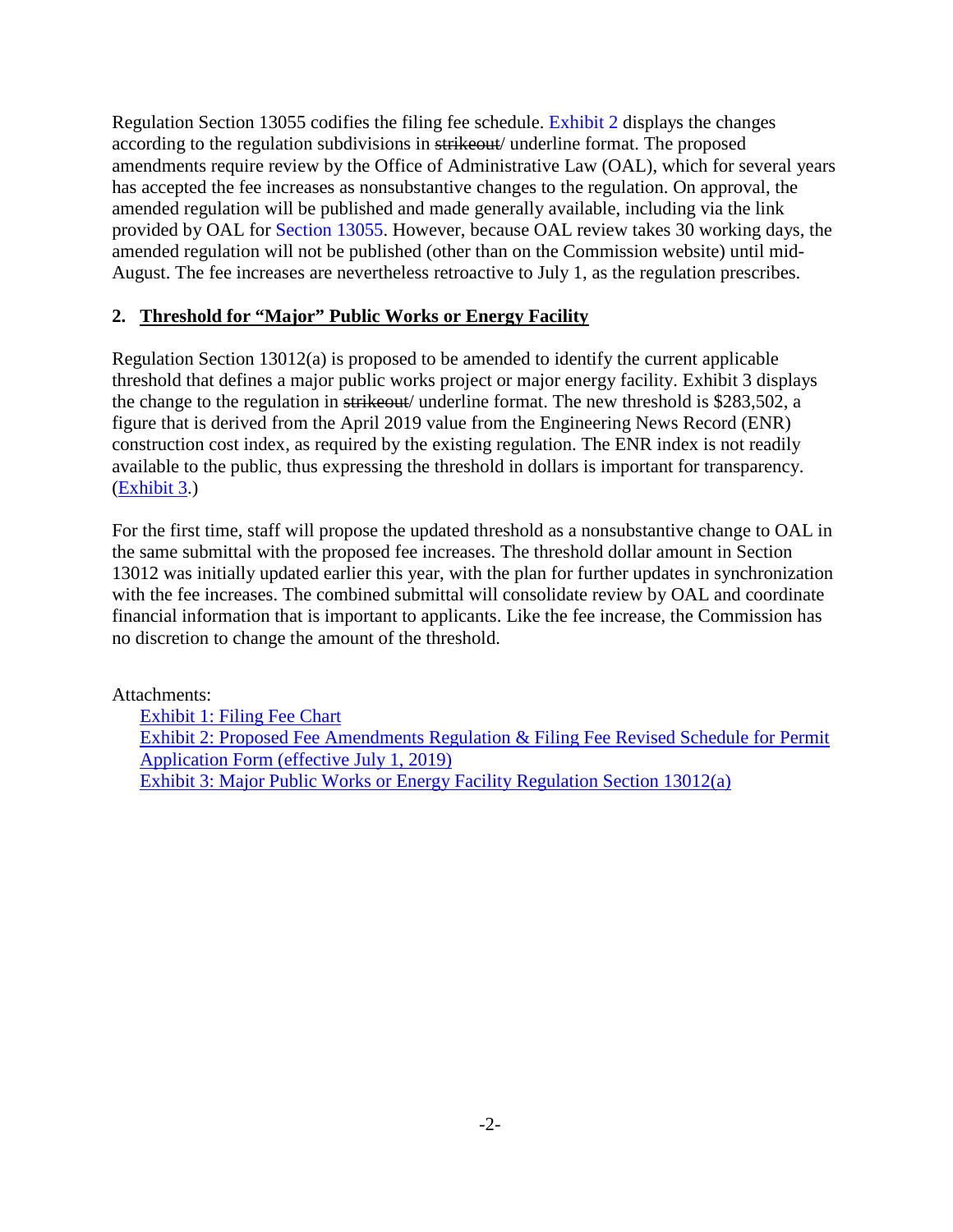### EXHIBIT 1 Filing Fee Chart

| Fee #          | <b>CCC Filing Fee Category</b>                  | <b>March 2008</b><br><b>Original Filing Fee</b> | <b>Current Filing Fees</b> |        |                           |           |                           |        |  |  |  |  |  |  |  |  |  |  |  |  |  |  |  |  |  |  |  |  |  | Fee Increase Based on<br><b>Original Filing Fee at</b><br>CPI 24.9% Inflation Rate |  | <b>July 1, 2019</b><br>Rounded to the<br>nearest \$1 |
|----------------|-------------------------------------------------|-------------------------------------------------|----------------------------|--------|---------------------------|-----------|---------------------------|--------|--|--|--|--|--|--|--|--|--|--|--|--|--|--|--|--|--|--|--|--|--|------------------------------------------------------------------------------------|--|------------------------------------------------------|
| $\mathbf 1$    | Waiver                                          | \$500                                           | \$                         | 605    | \$                        | 624.50    | \$                        | 625    |  |  |  |  |  |  |  |  |  |  |  |  |  |  |  |  |  |  |  |  |  |                                                                                    |  |                                                      |
| $\overline{2}$ | <b>Administrative Permit</b>                    | \$2,500                                         | $\boldsymbol{\mathsf{S}}$  | 3,023  | $\boldsymbol{\mathsf{S}}$ | 3,122.50  | $\boldsymbol{\mathsf{S}}$ | 3,123  |  |  |  |  |  |  |  |  |  |  |  |  |  |  |  |  |  |  |  |  |  |                                                                                    |  |                                                      |
|                | Residential**                                   |                                                 |                            |        |                           |           |                           |        |  |  |  |  |  |  |  |  |  |  |  |  |  |  |  |  |  |  |  |  |  |                                                                                    |  |                                                      |
| 3              | Up to 4 SFRs $<$ 1,500 sq. feet                 | \$3,000                                         | \$                         | 3,627  | \$                        | 3,747.00  | \$                        | 3,747  |  |  |  |  |  |  |  |  |  |  |  |  |  |  |  |  |  |  |  |  |  |                                                                                    |  |                                                      |
| 4              | Up to 4 SFRs 1,501<5,000 sq. feet               | \$4,500                                         | \$                         | 5,441  | \$                        | 5,620.50  | \$                        | 5,621  |  |  |  |  |  |  |  |  |  |  |  |  |  |  |  |  |  |  |  |  |  |                                                                                    |  |                                                      |
| 5              | Up to 4 SFRs 5,001<10,000 sq. feet              | \$6,000                                         | \$                         | 7,254  | $\overline{\mathcal{S}}$  | 7,494.00  | $\overline{\mathbf{e}}$   | 7,494  |  |  |  |  |  |  |  |  |  |  |  |  |  |  |  |  |  |  |  |  |  |                                                                                    |  |                                                      |
| 6              | Up to 4 SFRs $>10,001$ sq. feet                 | \$7,500                                         | $\boldsymbol{\theta}$      | 9,068  | $\$\$                     | 9,367.50  | \$                        | 9,368  |  |  |  |  |  |  |  |  |  |  |  |  |  |  |  |  |  |  |  |  |  |                                                                                    |  |                                                      |
| $\overline{7}$ | 5 or more SFRs average <1,500 sq.<br>feet       | \$15,000                                        | \$                         | 18,135 | \$                        | 18,735.00 | \$                        | 18,735 |  |  |  |  |  |  |  |  |  |  |  |  |  |  |  |  |  |  |  |  |  |                                                                                    |  |                                                      |
|                | Or per residence*                               | \$1,000                                         | \$                         | 1,209  | \$                        | 1,249.00  | \$                        | 1,249  |  |  |  |  |  |  |  |  |  |  |  |  |  |  |  |  |  |  |  |  |  |                                                                                    |  |                                                      |
| 8              | 5 or more SFRs average 1,501<5,000<br>sq. feet  | \$22,500                                        | \$                         | 27,203 | \$                        | 28,102.50 | \$                        | 28,103 |  |  |  |  |  |  |  |  |  |  |  |  |  |  |  |  |  |  |  |  |  |                                                                                    |  |                                                      |
|                | Or per residence*                               | \$1,500                                         | \$                         | 1,814  | \$                        | 1,873.50  | \$                        | 1,874  |  |  |  |  |  |  |  |  |  |  |  |  |  |  |  |  |  |  |  |  |  |                                                                                    |  |                                                      |
| 9              | 5 or more SFRs average<br>5,001<10,000 sq. feet | \$30,000                                        | \$                         | 36,270 | \$                        | 37,470.00 | \$                        | 37,470 |  |  |  |  |  |  |  |  |  |  |  |  |  |  |  |  |  |  |  |  |  |                                                                                    |  |                                                      |
|                | Or per residence*                               | \$2,000                                         | \$                         | 2,418  | \$                        | 2,498.00  | \$                        | 2,498  |  |  |  |  |  |  |  |  |  |  |  |  |  |  |  |  |  |  |  |  |  |                                                                                    |  |                                                      |
| 10             | 5 or more SFRs average >10,001 sq.<br>feet      | \$37,500                                        | \$                         | 45,338 | \$                        | 46,837.50 | \$                        | 46,838 |  |  |  |  |  |  |  |  |  |  |  |  |  |  |  |  |  |  |  |  |  |                                                                                    |  |                                                      |
|                | Or per residence*                               | \$2,500                                         | \$                         | 3,023  | \$                        | 3,122.50  | \$                        | 3,123  |  |  |  |  |  |  |  |  |  |  |  |  |  |  |  |  |  |  |  |  |  |                                                                                    |  |                                                      |
| 11             | Attached Residential up to 4 units              | \$7,500                                         | $\boldsymbol{\mathsf{S}}$  | 9,068  | $\overline{\$}$           | 9,367.50  | $\overline{\mathbf{S}}$   | 9,368  |  |  |  |  |  |  |  |  |  |  |  |  |  |  |  |  |  |  |  |  |  |                                                                                    |  |                                                      |
| 12             | More than 4 Attached Residential<br>units       | \$10,000                                        | \$                         | 12,090 | \$                        | 12,490.00 | \$                        | 12,490 |  |  |  |  |  |  |  |  |  |  |  |  |  |  |  |  |  |  |  |  |  |                                                                                    |  |                                                      |
|                | Or per unit*                                    | \$750                                           | $\boldsymbol{\mathsf{S}}$  | 907    | \$                        | 936.75    | \$                        | 937    |  |  |  |  |  |  |  |  |  |  |  |  |  |  |  |  |  |  |  |  |  |                                                                                    |  |                                                      |
| 13             | Subdivisions $-$ up to 4 new lots               | \$3,000                                         | \$                         | 3,627  | \$                        | 3,747.00  | \$                        | 3,747  |  |  |  |  |  |  |  |  |  |  |  |  |  |  |  |  |  |  |  |  |  |                                                                                    |  |                                                      |
|                | More than 4 new lots                            | \$12,000                                        | \$                         | 14,508 | \$                        | 14,988.00 | \$                        | 14,988 |  |  |  |  |  |  |  |  |  |  |  |  |  |  |  |  |  |  |  |  |  |                                                                                    |  |                                                      |
|                | Plus each additional lot                        | \$1,000                                         | \$                         | 1,209  | \$                        | 1,249.00  | \$                        | 1,249  |  |  |  |  |  |  |  |  |  |  |  |  |  |  |  |  |  |  |  |  |  |                                                                                    |  |                                                      |
| 14             | Grading <51 c.y.                                | \$0                                             | $\boldsymbol{\theta}$      |        | \$                        |           | \$                        |        |  |  |  |  |  |  |  |  |  |  |  |  |  |  |  |  |  |  |  |  |  |                                                                                    |  |                                                      |
| 15             | Grading 51<100 c.y.                             | \$500                                           | \$                         | 605    | $\overline{\mathbf{S}}$   | 624.50    | \$                        | 625    |  |  |  |  |  |  |  |  |  |  |  |  |  |  |  |  |  |  |  |  |  |                                                                                    |  |                                                      |
| 16             | Grading 101<1000 c.y.                           | \$1,000                                         | $\overline{\mathbf{S}}$    | 1,209  | $\overline{\mathbf{S}}$   | 1,249.00  | $\overline{\mathbf{e}}$   | 1,249  |  |  |  |  |  |  |  |  |  |  |  |  |  |  |  |  |  |  |  |  |  |                                                                                    |  |                                                      |
| 17             | Grading 1,001<10,000 c.y.                       | \$2,000                                         | \$                         | 2,418  | \$                        | 2,498.00  | \$                        | 2,498  |  |  |  |  |  |  |  |  |  |  |  |  |  |  |  |  |  |  |  |  |  |                                                                                    |  |                                                      |
| 18             | Grading 10,001<100,000 c.y.                     | \$3,000                                         | \$                         | 3,627  | \$                        | 3,747.00  | \$                        | 3,747  |  |  |  |  |  |  |  |  |  |  |  |  |  |  |  |  |  |  |  |  |  |                                                                                    |  |                                                      |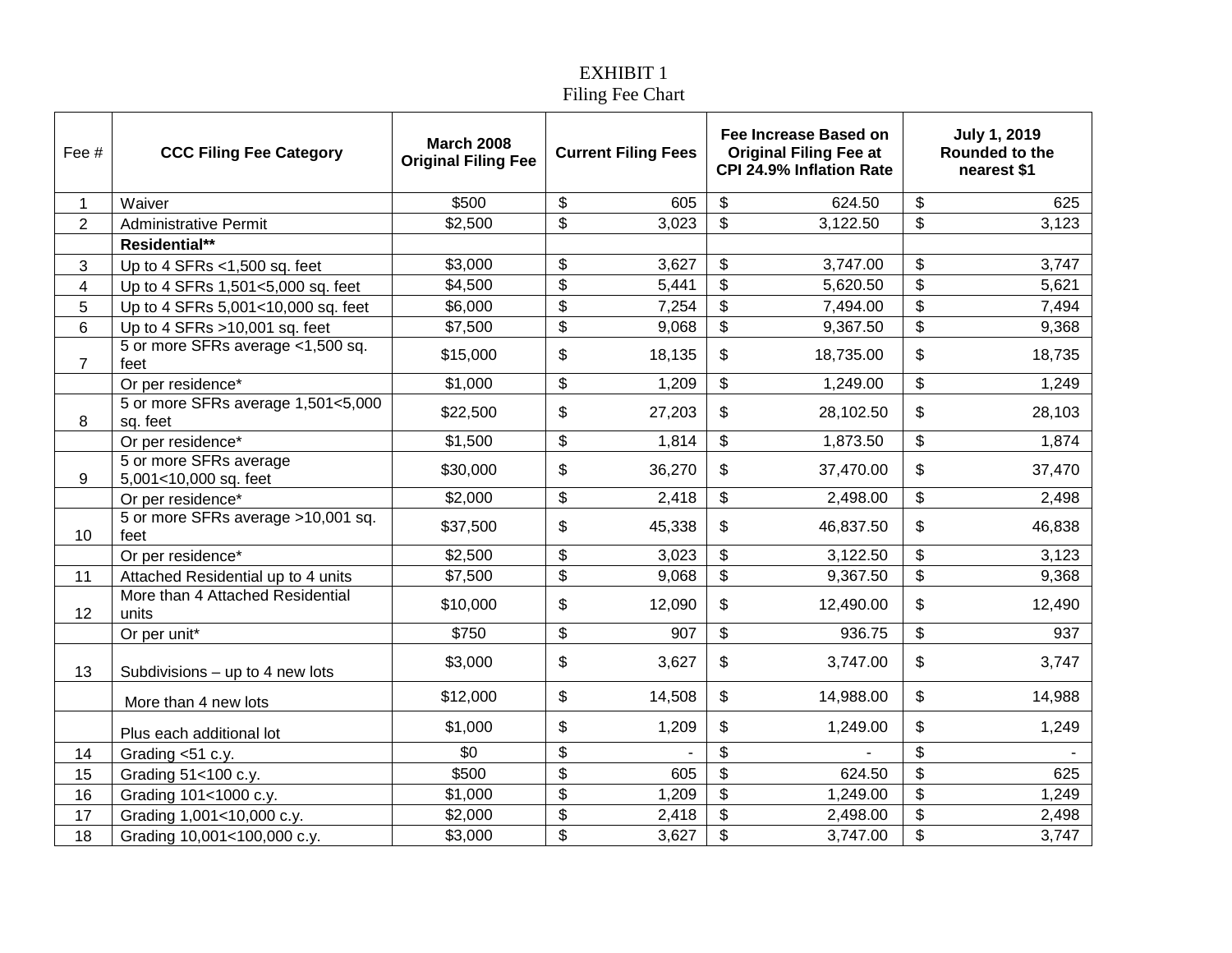| 19 | Grading 100,001<200,000 c.y.                            | \$5,000    | $\boldsymbol{\theta}$                     | 6,045   | \$                        | 6,245.00   | \$<br>6,245   |
|----|---------------------------------------------------------|------------|-------------------------------------------|---------|---------------------------|------------|---------------|
| 20 | Grading >200,000 c.y.                                   | \$10,000   | \$                                        | 12,090  | \$                        | 12,490.00  | \$<br>12,490  |
|    | <b>Commercial/Industrial Based on</b><br>Gross Sq.Ft.** |            | \$                                        |         | \$                        |            | \$            |
| 21 | Commercial/Industrial <1,000 sq. feet                   | \$5,000    | $\,$                                      | 6,045   | \$                        | 6,245.00   | \$<br>6,245   |
| 22 | Commercial/Industrial 1,001<10,000<br>sq. feet          | \$10,000   | \$                                        | 12,090  | \$                        | 12,490.00  | \$<br>12,490  |
| 23 | Commercial/Industrial 10,001<25,000<br>sq. feet         | \$15,000   | \$                                        | 18,135  | \$                        | 18,735.00  | \$<br>18,735  |
| 24 | Commercial/Industrial 25,001<50,000<br>sq. feet         | \$20,000   | \$                                        | 24,180  | \$                        | 24,980.00  | \$<br>24,980  |
| 25 | Commercial/Industrial 50,001<100,000<br>sq. feet        | \$30,000   | \$                                        | 36,270  | \$                        | 37,470.00  | \$<br>37,470  |
| 26 | Commercial/Industrial >100,001 sq.<br>feet              | \$50,000   | \$                                        | 60,450  | \$                        | 62,450.00  | \$<br>62,450  |
|    | <b>Commercial/Industrial Based on</b><br>Devt Cost**    |            | \$                                        |         | \$                        |            | \$            |
| 27 | Commercial/Industrial <\$100,000                        | \$3,000    | $\, \, \raisebox{12pt}{$\scriptstyle \$}$ | 3,627   | \$                        | 3,747.00   | \$<br>3,747   |
| 28 | Commercial/Industrial<br>\$100,001<\$500,000            | \$6,000    | \$                                        | 7,254   | \$                        | 7,494.00   | \$<br>7,494   |
| 29 | Commercial/Industrial<br>\$500,001<\$2,000,000          | \$10,000   | \$                                        | 12,090  | \$                        | 12,590.00  | \$<br>12,590  |
| 30 | Commercial/Industrial<br>\$2,000,001<\$5,000,000        | \$20,000   | \$                                        | 24,180  | \$                        | 24,980.00  | \$<br>24,980  |
| 31 | Commercial/Industrial<br>\$5,000,001<\$10,000,000       | \$25,000   | \$                                        | 30,225  | \$                        | 32,225.00  | \$<br>31,225  |
| 32 | Commercial/Industrial<br>\$10,000,001<\$25,000,000      | \$30,000   | \$                                        | 36,270  | \$                        | 37,470.00  | \$<br>37,470  |
| 33 | Commercial/Industrial<br>\$25,000,001<\$50,000,000      | \$50,000   | \$                                        | 60,450  | \$                        | 62,450.00  | \$<br>62,450  |
| 34 | Commercial/Industrial<br>\$50,000,001<\$100,000,000     | \$100,000  | \$                                        | 120,900 | \$                        | 124,900.00 | \$<br>124,900 |
| 35 | Commercial/Industrial >\$100,000,000                    | \$250,000  | $\boldsymbol{\theta}$                     | 302,250 | \$                        | 312,250.00 | \$<br>312,250 |
|    | Other                                                   |            |                                           |         |                           |            |               |
| 36 | Emergency permit                                        | \$1,000    | $\boldsymbol{\theta}$                     | 1,209   | \$                        | 1,249.00   | \$<br>1,249   |
| 37 | Immaterial amendment                                    | \$1,000    | \$                                        | 1,209   | \$                        | 1,249.00   | \$<br>1,249   |
| 38 | Material amendment                                      | 50% of fee |                                           |         |                           |            |               |
| 39 | Extension or reconsideration for single-                | \$500      | \$                                        | 605     | $\boldsymbol{\mathsf{S}}$ | 624.50     | \$<br>625     |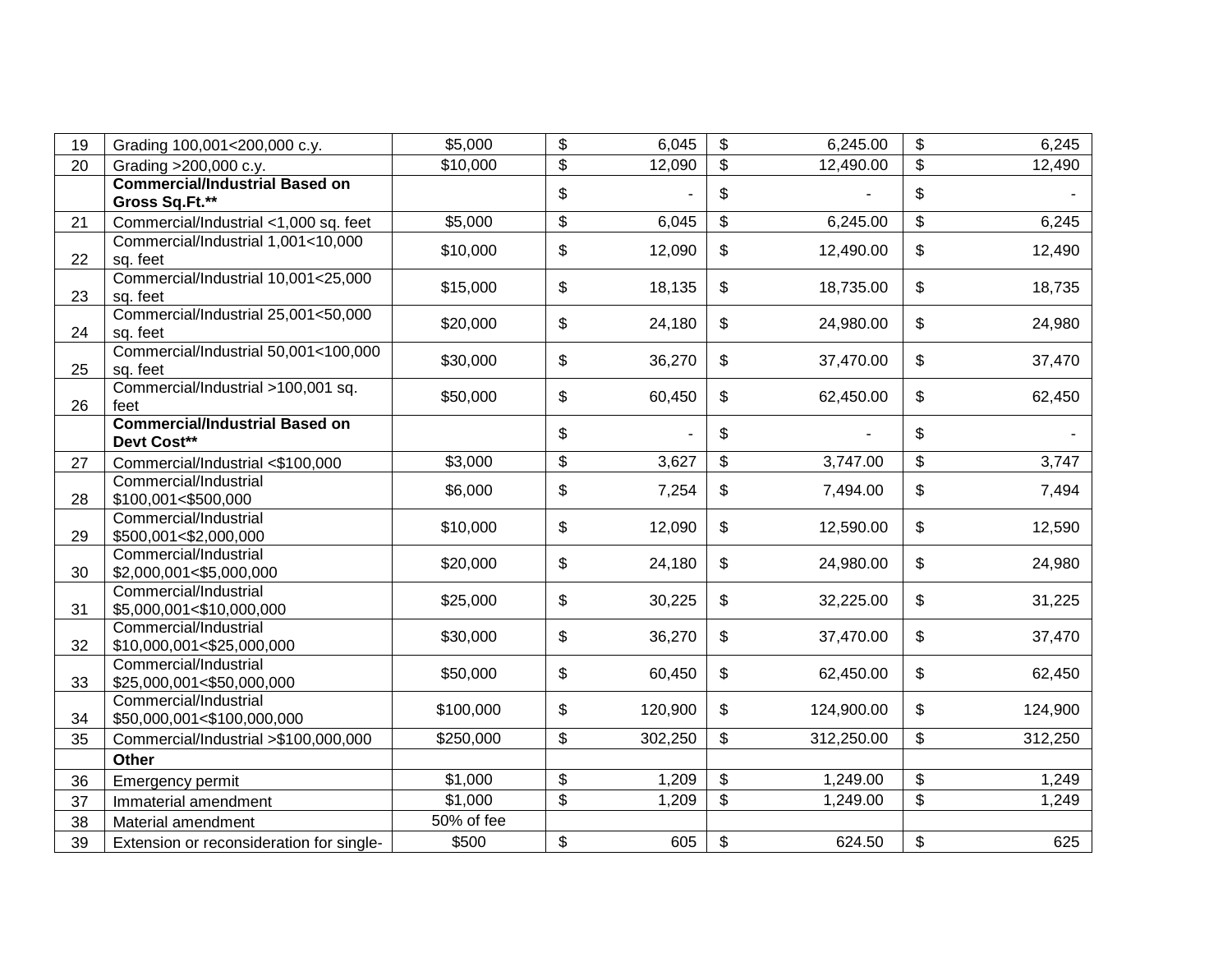|    | family residences                                                    |                         |                       |       |                                |             |
|----|----------------------------------------------------------------------|-------------------------|-----------------------|-------|--------------------------------|-------------|
| 40 | Extension or reconsideration for all<br>other developments           | \$1,000                 | $\boldsymbol{\theta}$ | 1,209 | \$<br>1,249.00                 | \$<br>1,249 |
| 41 | Temporary Events - if administrative                                 | \$1,000                 | \$                    | 1,209 | \$<br>1,249.00                 | \$<br>1,249 |
| 42 | Temporary Events - if not<br>administrative                          | \$2,500                 | \$                    | 3,023 | \$<br>3,122.50                 | \$<br>3,123 |
| 43 | <b>Permit Exemption</b>                                              | \$250                   | \$                    | 302   | \$<br>312.25                   | \$<br>312   |
| 44 | <b>Continuance 1st Request</b>                                       | \$0                     | \$                    |       | \$<br>$\overline{\phantom{0}}$ | \$          |
| 45 | Continuance for each subsequent<br>request if approved by Commission | \$1,000                 | \$                    | 1,209 | \$<br>1,249.00                 | \$<br>1,249 |
| 46 | De Minimis Waiver or other Waivers                                   | \$500                   | $\boldsymbol{\theta}$ | 605   | \$<br>624.50                   | \$<br>625   |
| 47 | <b>Boundary Determination</b>                                        | \$250                   | $\boldsymbol{\theta}$ | 302   | \$<br>312.25                   | \$<br>312   |
| 48 | <b>Boundary Adjustment</b>                                           | \$5,000                 | $\boldsymbol{\theta}$ | 6,045 | \$<br>6,245.00                 | \$<br>6,245 |
| 49 | Lot Line Adjustment                                                  | \$3,000                 | \$                    | 3,627 | \$<br>3,747.00                 | \$<br>3,747 |
| 50 | After the Fact***                                                    | 5x normal permit<br>fee |                       |       |                                |             |
| 51 | <b>Federal Consistency Certification***</b>                          |                         |                       |       |                                |             |
| 52 | Appeal of a denial of a permit by local<br>govt***                   |                         |                       |       |                                |             |

\*Whatever total is greater.

\*\* Subject to cap of \$62,450.00 (attached residential units) \$124,900 (residential) or \$312,250 (industrial/commercial).

\*\*\*Fees and fee increases will vary depending on project type.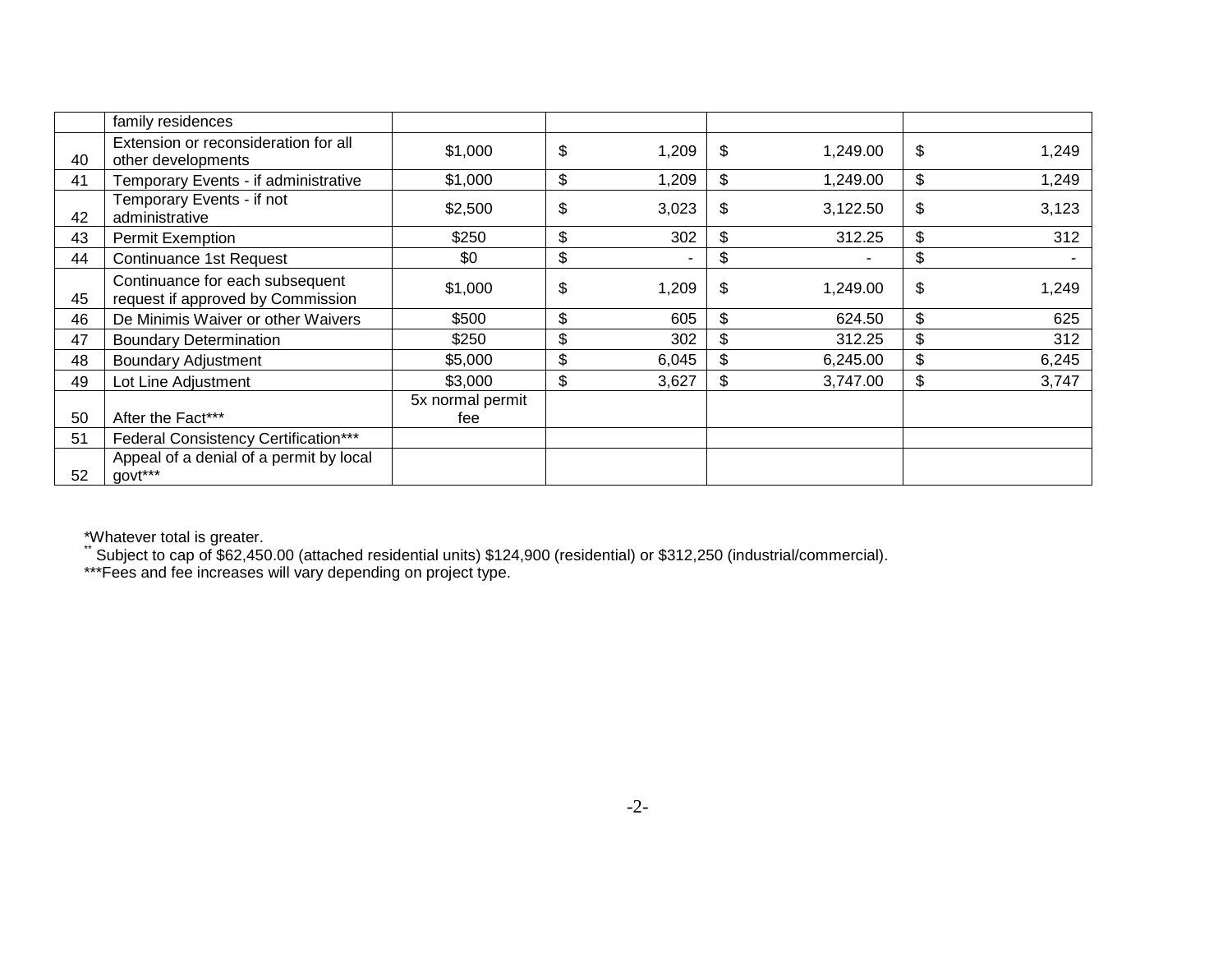#### 14 CCR § 13055

#### § 13055. Fees.

(a) Filing fees for processing coastal development permit applications shall be as follows:

(1) \$3,023\$3,123 for any development qualifying for an administrative permit.

(2) (A) For up to 4 detached, single-family residences the fee for each residence shall be based on the square footage of the proposed residence as shown in the following table:

| Square Footage of Proposed | Fee            |
|----------------------------|----------------|
| Residence                  |                |
| 1500 or less               | \$3,627\$3,747 |
| 1501 to 5000               | \$5,441\$5,621 |
| 5001 to 10,000             | \$7,254\$7,494 |
| 10,001 or more             | \$9,068\$9,368 |

(B) For more than 4 detached, single-family residences, the fee shall be as follows:

1. For residences of 1500 square feet or less, the fee shall be \$18,135\$18,735 or \$1,209\$1,249 per residence, whichever is greater, but not to exceed \$120,900 \$124,900;

> EXHIBIT 2 Proposed Amendments to Section 13055 1 of 6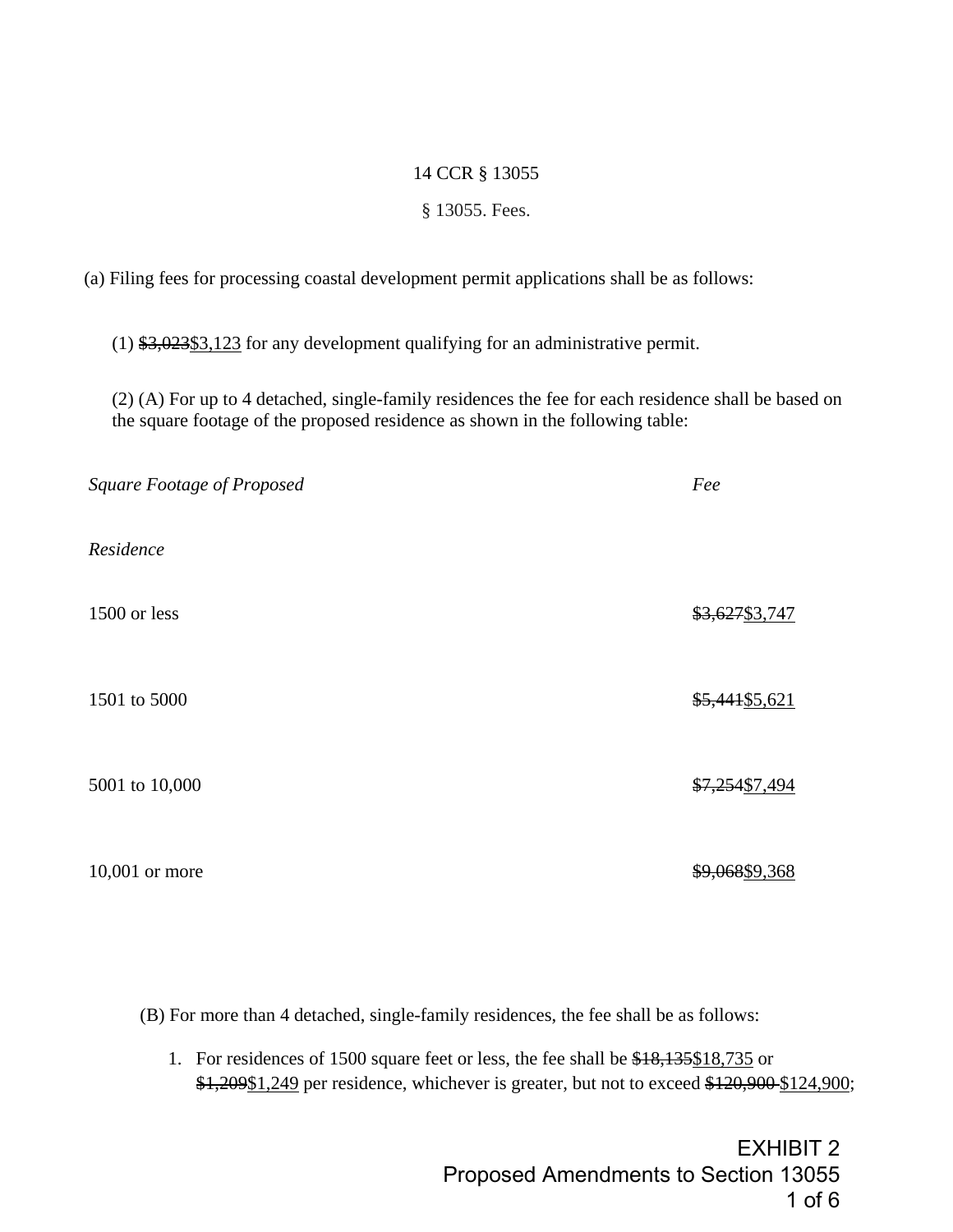- 2. For residences of 1501 to 5000 square feet, the fee shall be \$27,203\$28,103 or \$1,814\$1,874 per residence, whichever is greater, but not to exceed \$120,900\$124,900;
- 3. For residences of 5001 to 10,000 square feet, the fee shall be \$36,270\$37,470 or \$2,418\$2,498 per residence, whichever is greater, but not to exceed \$120,900\$124,900;
- 4. For residences of 10,001 or more square feet, the fee shall be \$45,338\$46,838 or \$3,023\$3,123 per residence, whichever is greater, but not to exceed \$120,900-\$124,900.

For developments that include residences of different sizes, the fee shall be based upon the average square footage of all the residences.

(C) As used herein, the term "square footage" includes gross internal floor space of the main house and attached garage(s), plus any detached structures (e.g., guest houses, detached bedrooms, in-law units, garages, barns, art studios, tool sheds, and other outbuildings.)

(3) (A) For up to 4 attached residential units the fee shall be \$9,068\$9,368.

(B) For more than 4 attached residential units, the fee shall be \$12,090\$12,490 or \$907\$937 per unit, whichever is greater, but not to exceed \$60,450 \$62,450.

(4) All projects that include more than 50 cubic yards of grading shall be subject to an additional fee as shown on the following table:

| Cubic Yards of Grading | Fee            |
|------------------------|----------------|
| 51 to 100              | \$605\$625     |
| 101 to 1000            | \$1,209\$1,249 |
| 1001 to 10,000         | \$2,418\$2,498 |
| 10,001 to 100,000      | \$3,627\$3,747 |
|                        |                |

EXHIBIT 2 Proposed Amendments to Section 13055 2 of 6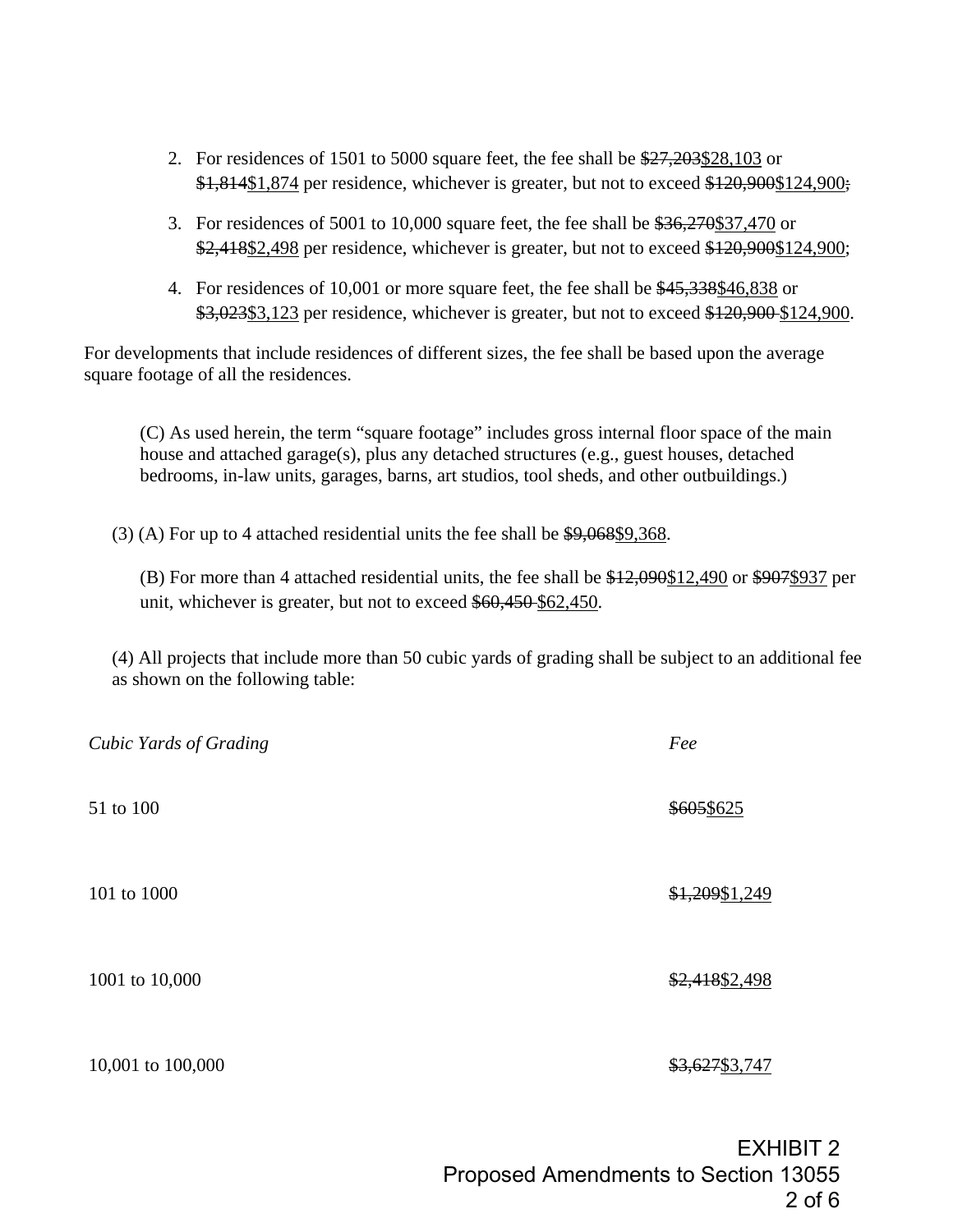100,001 to 200,000

200,001 or more

## \$12,090\$12,490

\$6,045\$6,245

This fee does not apply to residential projects that qualify for administrative permits.

(5) For office, commercial, convention, or industrial (including energy facilities as defined in [Public](http://www.westlaw.com/Link/Document/FullText?findType=L&pubNum=1000220&cite=CAPHS30107&originatingDoc=I4F7EC95551F346FBB2ECB7088818C73F&refType=LQ&originationContext=document&vr=3.0&rs=cblt1.0&transitionType=DocumentItem&contextData=(sc.Search))  [Resources Code section 30107\)](http://www.westlaw.com/Link/Document/FullText?findType=L&pubNum=1000220&cite=CAPHS30107&originatingDoc=I4F7EC95551F346FBB2ECB7088818C73F&refType=LQ&originationContext=document&vr=3.0&rs=cblt1.0&transitionType=DocumentItem&contextData=(sc.Search)) development, and for all other development not otherwise identified in this section, the fee shall be based upon either the gross square footage as shown in (5)(A) or the development cost as shown in (5)(B) whichever is greater.

(A) Fees based upon gross square footage shall be as follows:

| Square Footage          | Fee                                                                                 |
|-------------------------|-------------------------------------------------------------------------------------|
| of Proposed Development |                                                                                     |
| 1000 or less            | \$6.045\$6,245                                                                      |
| 1001 to 10,000          | \$12,090\$12,490                                                                    |
| 10,001 to 25,000        | \$18,135\$18,735                                                                    |
| 25,001 to 50,000        | \$24,180\$24,980                                                                    |
| 50,001 to 100,000       | $$36,270$37,740$<br>EXHIBIT 2<br>Proposed Amendments to Section 13055<br>$3$ of $6$ |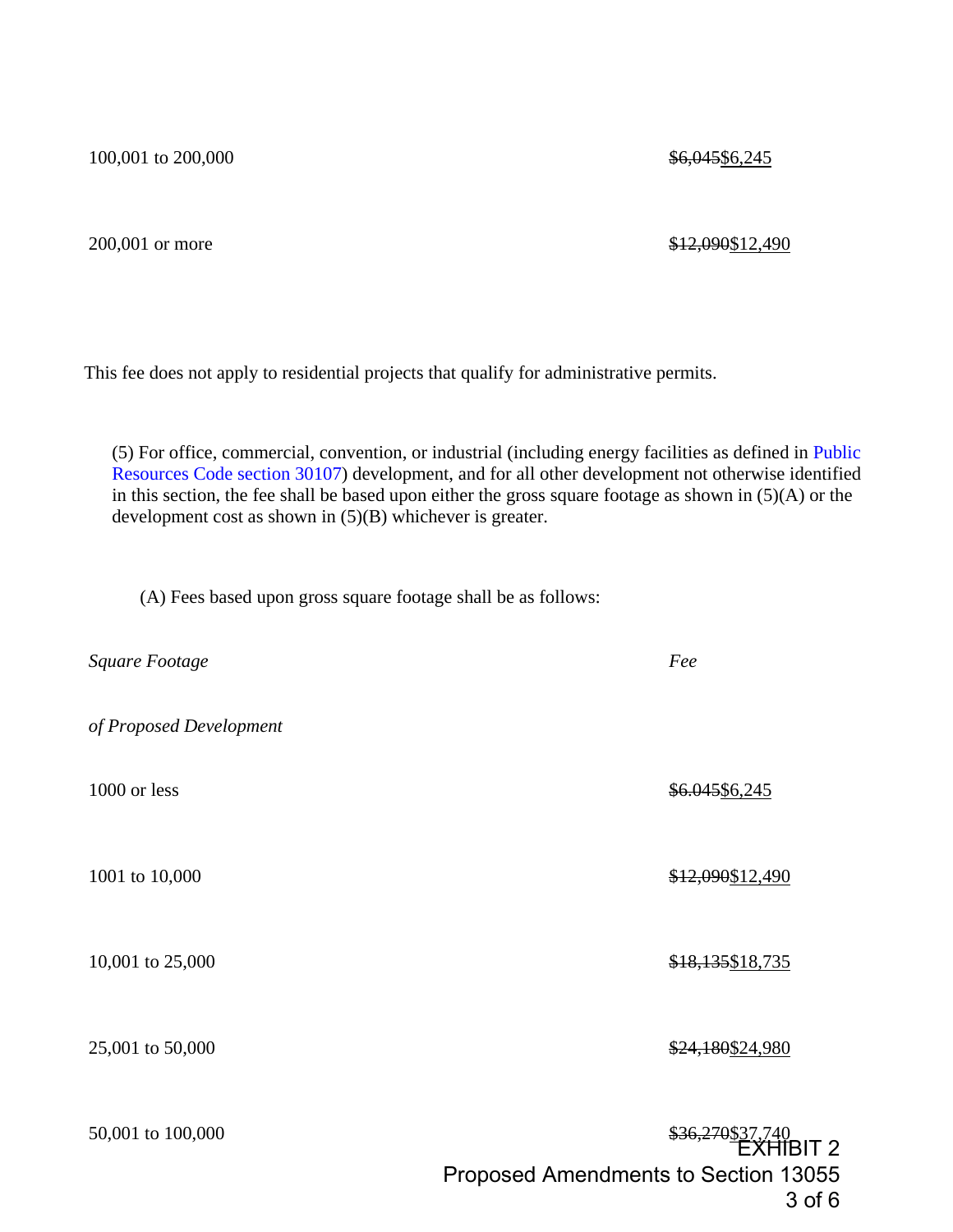| Development Cost              | Fee                |
|-------------------------------|--------------------|
| \$100,000 or less             | \$3,627\$3,747     |
| \$100,001 to \$500,000        | \$7,254\$7,494     |
| \$500,001 to \$2,000,000      | \$12,090\$12,490   |
| \$2,000,001 to \$5,000,000    | \$24,180\$24,980   |
| \$5,000,001 to \$10,000,000   | \$30,225\$31,225   |
| \$10,000,001 to \$25,000,000  | \$36,270\$37,470   |
| \$25,000,001 to \$50,000,000  | \$60,450\$62,450   |
| \$50,000,001 to \$100,000,000 | \$120,900\$124,900 |
|                               | $-1/1$             |

EXHIBIT 2 Proposed Amendments to Section 13055 4 of 6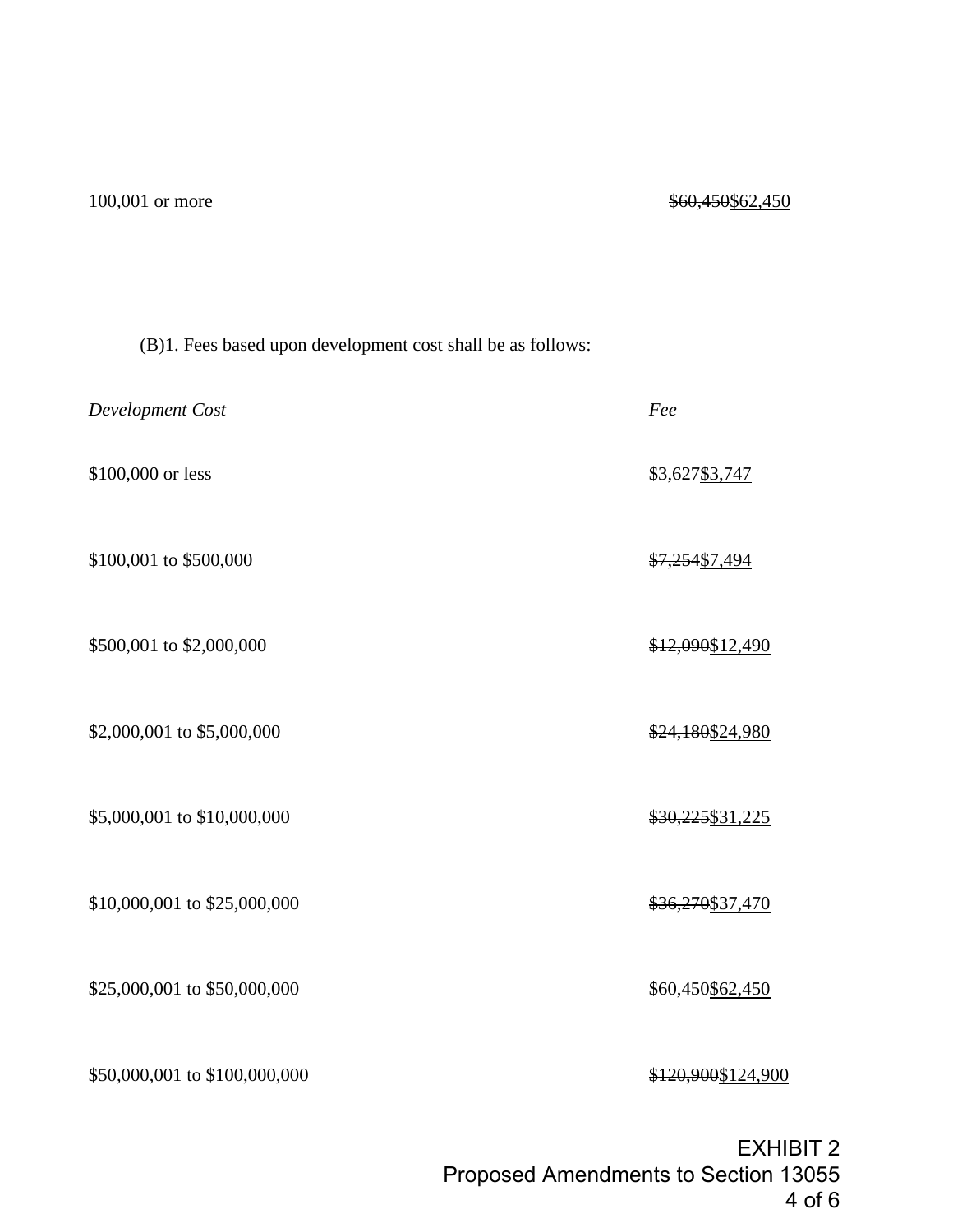2. As used herein, the term "development cost" includes all expenditures, including the cost for planning, engineering, architectural, and other services, made or to be made for designing the project plus the estimated cost of construction of all aspects of the project both inside and outside the Commission's jurisdiction.

 $(6)$  \$1,209 \$1,249 for immaterial amendments to coastal development permits, and fifty percent (50%) of the permit fee that would currently apply to the permitted development for material amendments to coastal development permits.

(7) \$1,209 \$1,249 for emergency permits. A fee paid for an emergency permit shall be credited toward the fee charged for the follow-up coastal development permit.

 $(8)$  \$3,023 \$3,123 for temporary events that require a permit, unless the application is scheduled on the administrative calendar, in which case the fee shall be \$1,209 \$1,249.

(b) Filing fees for filings other than coastal development permit applications shall be as follows:

(1) (A) \$605\$625 for either an extension or reconsideration of coastal development permit for a single-family dwellings.

(B) \$1,209 \$1,249 for an extension or reconsideration of any other coastal development permit.

(2) \$605\$625 for a "de minimis" waiver of a coastal development permit application pursuant to [Public Resources Code section 30624.7](http://www.westlaw.com/Link/Document/FullText?findType=L&pubNum=1000220&cite=CAPHS30624.7&originatingDoc=I4F7EC95551F346FBB2ECB7088818C73F&refType=LQ&originationContext=document&vr=3.0&rs=cblt1.0&transitionType=DocumentItem&contextData=(sc.Search)) and for a waiver pursuant to sections 13250(c) and 13253(c) of this title.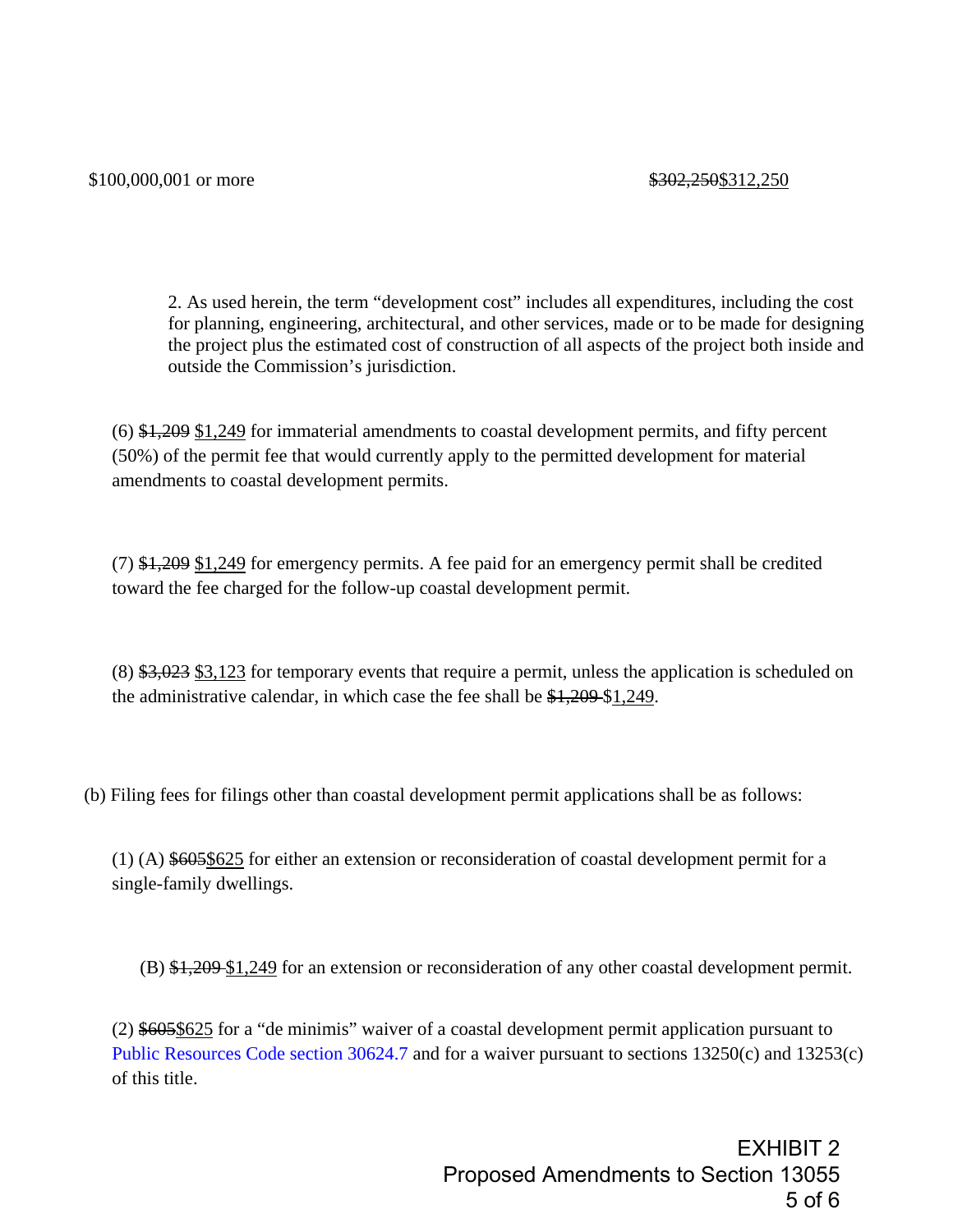(3) \$302\$312 for any written confirmation of exemption from permit requirements of [Public](http://www.westlaw.com/Link/Document/FullText?findType=L&pubNum=1000220&cite=CAPHS30600&originatingDoc=I4F7EC95551F346FBB2ECB7088818C73F&refType=LQ&originationContext=document&vr=3.0&rs=cblt1.0&transitionType=DocumentItem&contextData=(sc.Search))  [Resources Code section 30600.](http://www.westlaw.com/Link/Document/FullText?findType=L&pubNum=1000220&cite=CAPHS30600&originatingDoc=I4F7EC95551F346FBB2ECB7088818C73F&refType=LQ&originationContext=document&vr=3.0&rs=cblt1.0&transitionType=DocumentItem&contextData=(sc.Search))

 $(4)$  \$1,209\$1,249 for any continuance requested by the applicant, except the first continuance.

(5) The filing fee for:

(A) any certification of consistency that is submitted to the Commission pursuant to sections 307(c)(3)(A) or (B) of the Coastal Zone Management Act of 1972 [\(16 USC section](http://www.westlaw.com/Link/Document/FullText?findType=L&pubNum=1000546&cite=16USCAS1456&originatingDoc=I4F7EC95551F346FBB2ECB7088818C73F&refType=RB&originationContext=document&vr=3.0&rs=cblt1.0&transitionType=DocumentItem&contextData=(sc.Search)#co_pp_773400008cd46)   $1456(c)(3)(A), (B)$ , or

(B) any appeal to the Commission pursuant to [Public Resources Code sections 30602](http://www.westlaw.com/Link/Document/FullText?findType=L&pubNum=1000220&cite=CAPHS30602&originatingDoc=I4F7EC95551F346FBB2ECB7088818C73F&refType=LQ&originationContext=document&vr=3.0&rs=cblt1.0&transitionType=DocumentItem&contextData=(sc.Search)) or  $30603(a)(5)$  by an applicant of a denial of a coastal development permit application shall be determined in accordance with the provisions of subsection (a).

(6) The request for a boundary determination pursuant to either section 13255.1 or 13576(c) shall be accompanied by a filing and processing fee of \$302\$312. For a request for a boundary determination pursuant to section 13255.1 or 13576(c)(2) that pertains to two or more parcels, the fee shall be paid on a per parcel basis.

(7) The request for a boundary adjustment pursuant to section 13255.2 shall be accompanied by a filing and processing fee of \$6,045\$6,245.

...

(e) Where a development consists of a land division including, but not limited to, lot line adjustments or issuance of a conditional certificate of compliance pursuant to [Government Code section 66499.35\(b\),](http://www.westlaw.com/Link/Document/FullText?findType=L&pubNum=1000211&cite=CAGTS66499.35&originatingDoc=I4F7EC95551F346FBB2ECB7088818C73F&refType=SP&originationContext=document&vr=3.0&rs=cblt1.0&transitionType=DocumentItem&contextData=(sc.Search)#co_pp_a83b000018c76) the fee shall be \$3,637\$3,747 for each of the first four lots, plus \$1,209\$1,249 for each additional lot. Conversion to condominiums shall be considered a division of the land.

(f) If different types of developments are included in one permit application, the fee shall be the sum of the fees that would apply if each development was proposed in a separate application. However, in no case shall the fee for residential development exceed \$120,900\$124,900 and in no case shall the fee for all other development exceed \$302,250 \$312,250.

....

Note: Authority cited: [Section 30333, Public Resources Code.](http://www.westlaw.com/Link/Document/FullText?findType=L&pubNum=1000220&cite=CAPHS30333&originatingDoc=I4F7EC95551F346FBB2ECB7088818C73F&refType=LQ&originationContext=document&vr=3.0&rs=cblt1.0&transitionType=DocumentItem&contextData=(sc.Search)) Reference: [Sections 30620\(c\), Public](http://www.westlaw.com/Link/Document/FullText?findType=L&pubNum=1000220&cite=CAPHS30620&originatingDoc=I4F7EC95551F346FBB2ECB7088818C73F&refType=SP&originationContext=document&vr=3.0&rs=cblt1.0&transitionType=DocumentItem&contextData=(sc.Search)#co_pp_4b24000003ba5)  [Resources Code.](http://www.westlaw.com/Link/Document/FullText?findType=L&pubNum=1000220&cite=CAPHS30620&originatingDoc=I4F7EC95551F346FBB2ECB7088818C73F&refType=SP&originationContext=document&vr=3.0&rs=cblt1.0&transitionType=DocumentItem&contextData=(sc.Search)#co_pp_4b24000003ba5)

> EXHIBIT 2 Proposed Amendments to Section 13055 6 of 6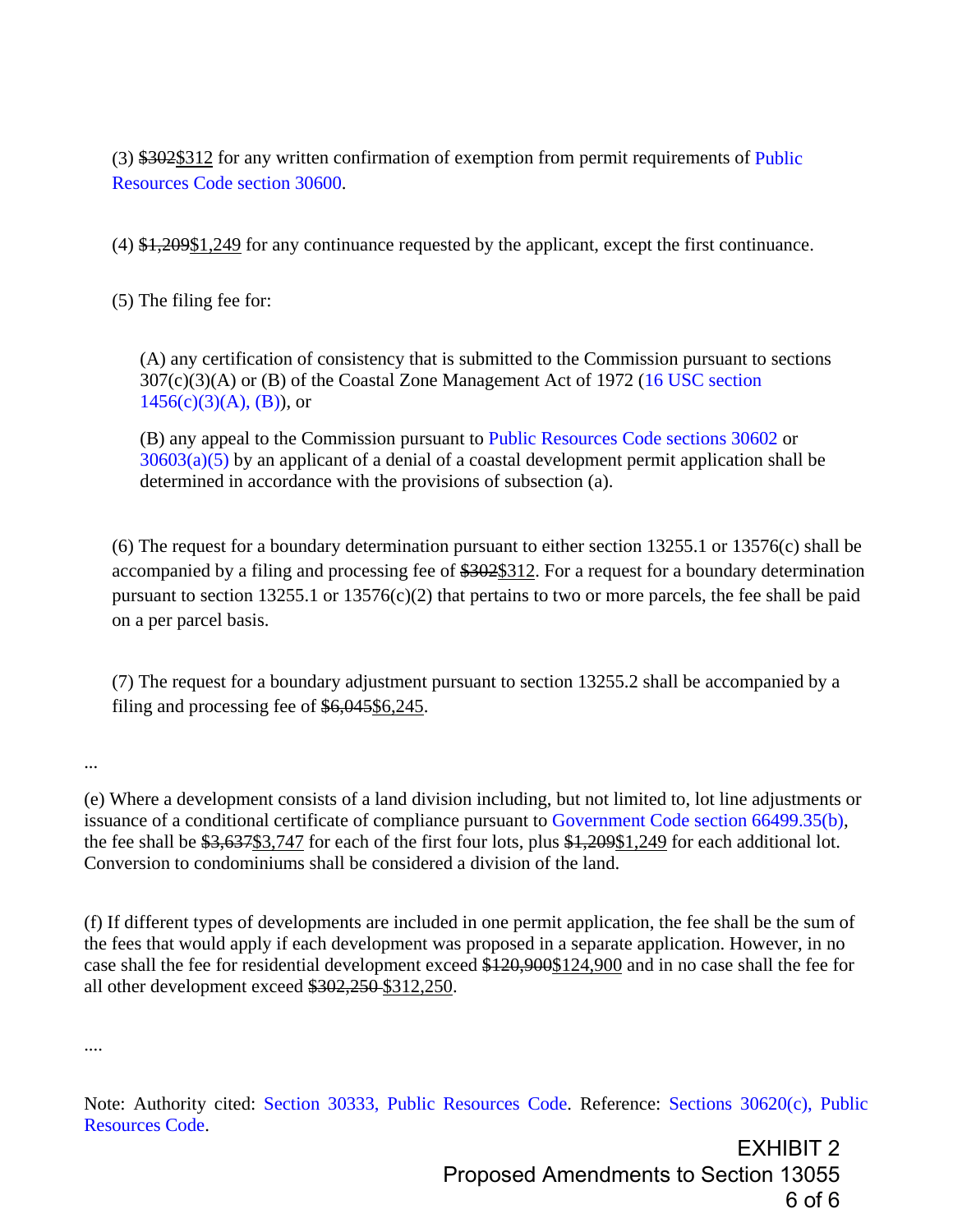<span id="page-11-0"></span>California Coastal Commission Filing Fees Proposed Modifications per the Consumer Price Index

## **EXHIBIT 2**

## **COASTAL DEVELOPMENT PERMIT FORM APPENDIX E**

## **FILING FEE SCHEDULE**

### (EFFECTIVE JULY 1, 2019)

### **FEES WILL BE ADJUSTED EACH YEAR ON JULY 1, ACCORDING TO THE CALIFORNIA CONSUMER PRICE INDEX**

- $\triangleright$  Pursuant to Government Code section 6103, public entities are exempt from the fees set forth in this schedule.
- $\triangleright$  Permits shall not be issued without full payment for all applicable fees. If overpayment of a fee occurs, a refund will be issued. Fees are assessed at the time of application, based on the project as proposed initially. If the size or scope of a proposed development is amended during the application review process, the fee may be changed. If a permit application is withdrawn, a refund will be due only if no significant staff review time has been expended (e.g., the staff report has not yet been prepared). Denial of a permit application by the Commission is not grounds for a refund.
- $\triangleright$  If different types of development are included on one site under one application, the fee is based on the sum of each fee that would apply if each development were applied for separately, not to exceed \$124,900 for residential development and \$312,250 for all other types of development.
- $\triangleright$  Fees for after-the-fact (ATF) permit applications shall be five times the regular permit application fee unless the Executive Director reduces the fee to no less than two times the regular permit application fee. The Executive Director may reduce the fee if it is determined that either: (1) the ATF application can be processed by staff without significant additional review time (as compared to the time required for the processing of a regular permit,) or (2) the owner did not undertake the development for which the owner is seeking the ATF permit.
- $\triangleright$  In addition to the above fees, the Commission may require the applicant to reimburse it for any additional reasonable expenses incurred in its consideration of the permit application, including the costs of providing public notice.
- $\triangleright$  The Executive Director shall waive the application fee where requested by resolution of the Commission. Fees for green buildings or affordable housing projects may be reduced, pursuant to Section 13055(h) of the Commission's regulations.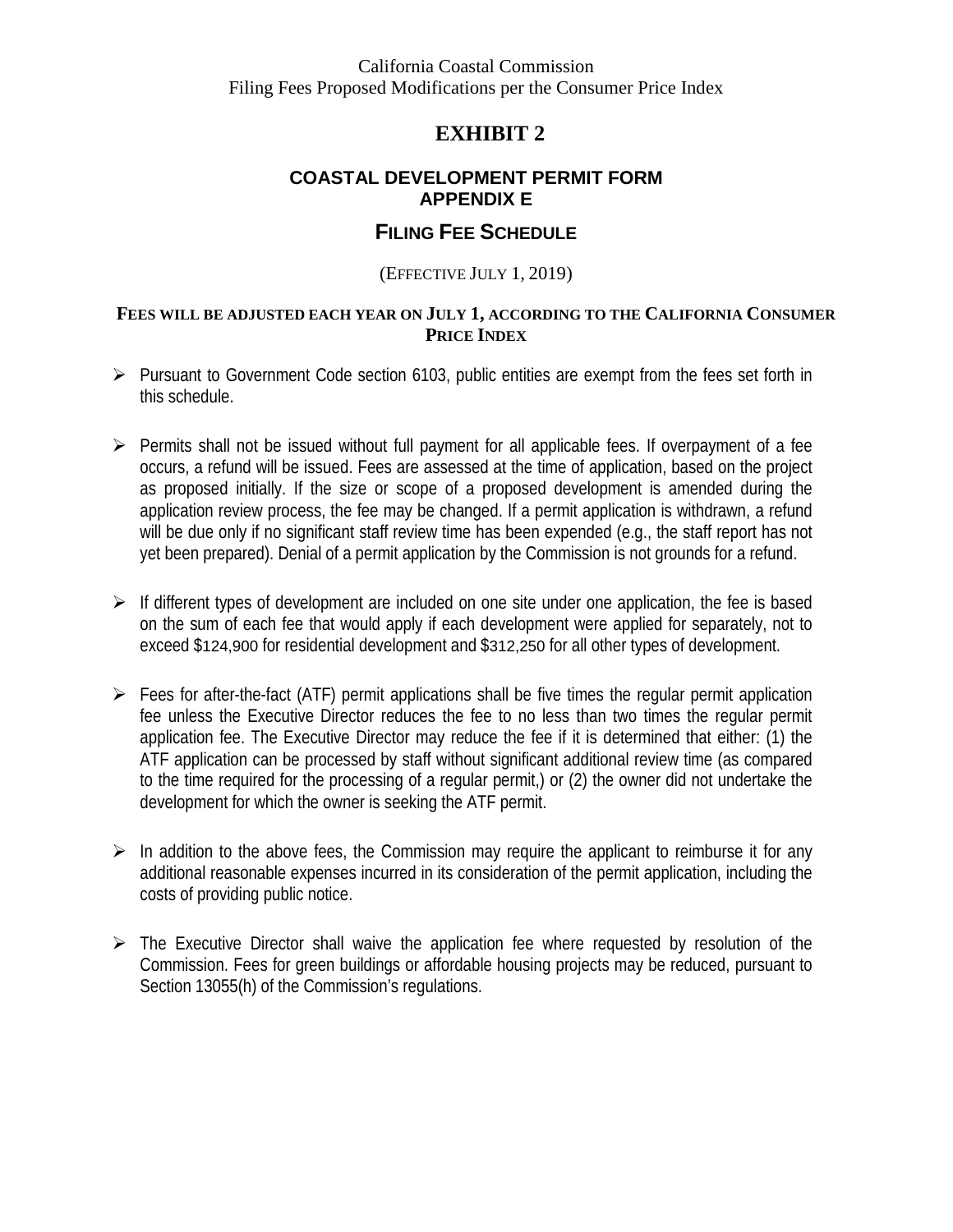### <span id="page-12-2"></span><span id="page-12-1"></span><span id="page-12-0"></span>See Section 13055 of the Commission's regulations (California Code of Regulations, Title 14) for full text of the requirements

|           | RESIDENTIAL DEVELOPMENT <sup>1</sup>                                              |                            |                                                           |
|-----------|-----------------------------------------------------------------------------------|----------------------------|-----------------------------------------------------------|
|           |                                                                                   | \$                         | 625                                                       |
|           |                                                                                   | \$                         | 3,1232                                                    |
| А.        | Detached residential development                                                  |                            |                                                           |
|           | Regular calendar for up to 4 detached, single-family dwelling(s) <sup>3,4</sup>   |                            |                                                           |
|           |                                                                                   | \$                         | 3,747/ea                                                  |
|           |                                                                                   | \$                         | 5,621/ea                                                  |
|           |                                                                                   | $\boldsymbol{\mathsf{\$}}$ | 7,494/ea                                                  |
|           |                                                                                   | \$                         | 9,368/ea                                                  |
|           | Regular calendar for more than 4 detached, single-family dwellings <sup>3,4</sup> |                            |                                                           |
|           |                                                                                   |                            | 18,735 or \$1,249/ea <sup>5</sup><br>whichever is greater |
|           |                                                                                   | $\mathcal{S}$              | 28,103 or \$1,874/ea <sup>5</sup><br>whichever is greater |
|           |                                                                                   | \$.                        | 37,470 or \$2,498/ea <sup>5</sup><br>whichever is greater |
|           |                                                                                   |                            | 46,838 or \$3,123/ea <sup>5</sup><br>whichever is greater |
| <b>B.</b> | Attached residential development                                                  |                            |                                                           |
|           |                                                                                   | \$                         | 9,368                                                     |
|           |                                                                                   |                            | 12,490 or \$937/ea <sup>6</sup><br>whichever is greater   |

<span id="page-12-4"></span><span id="page-12-3"></span>

<sup>1&</sup>lt;br><sup>1</sup> Additional fee for grading applies. (See Section III.A of this fee schedule.)<br><sup>2</sup> Additional fee will apply if the project is removed from the Administrative Calendar and rescheduled on the Regular Calendar.

 $3$  "Square footage" includes gross internal floor space of main house and attached garage(s), plus any detached structures (e.g.,

<span id="page-12-6"></span><span id="page-12-5"></span>guest houses, detached bedrooms, in-law units, garages, barns, art studios, tool sheds, and other outbuildings).<br><sup>4</sup> For developments that include residences of different sizes, the fee shall be based upon the average squa

<span id="page-12-8"></span><span id="page-12-7"></span> $\frac{5}{6}$  Not to exceed \$124,900.<br> $\frac{6}{6}$  Not to exceed \$62,450.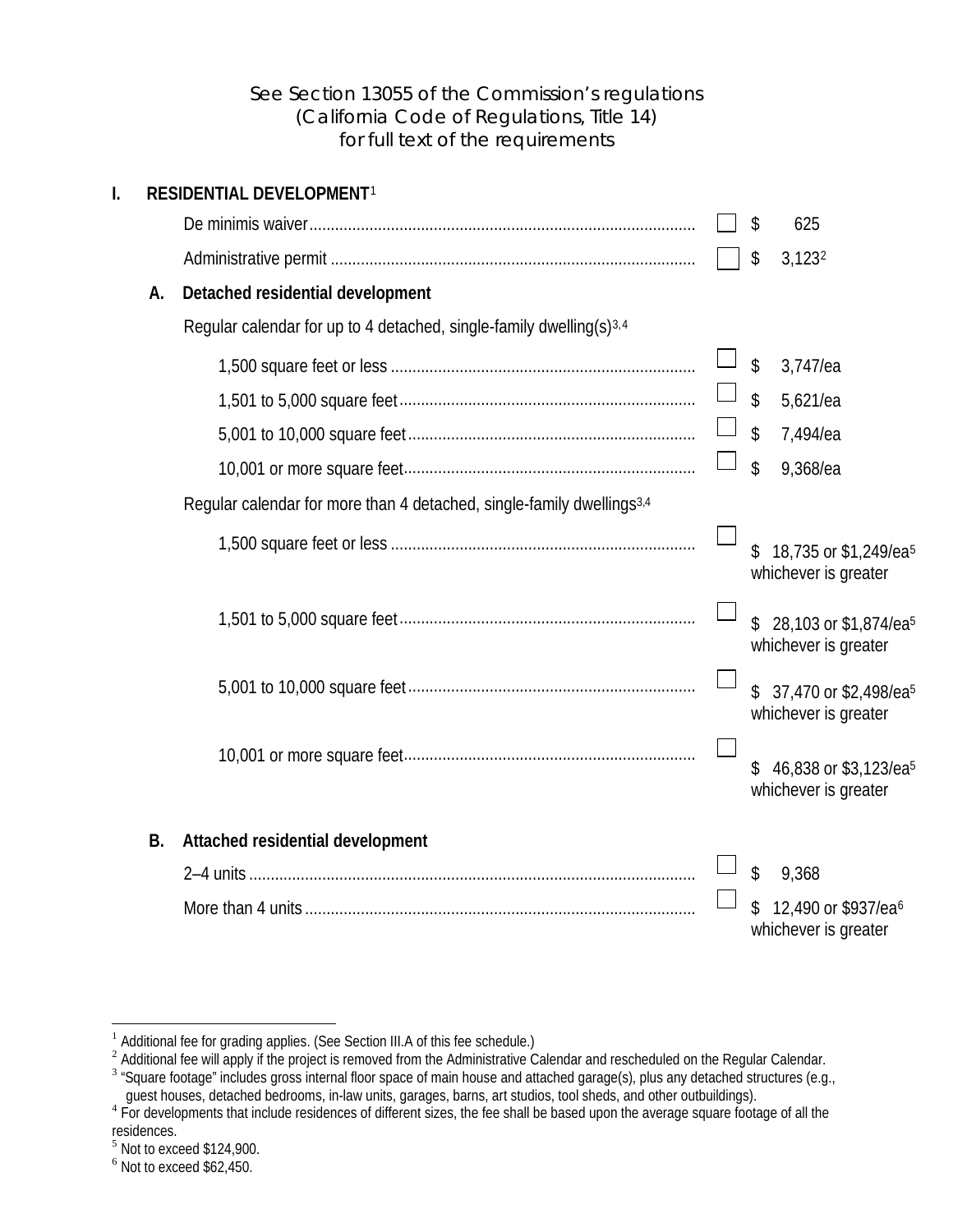### **C. Additions or improvements**

If **not** a waiver or an amendment to a previous coastal development permit, the fee is assessed according to the schedule in A. above (i.e., based on the calendar and/or size of the addition, plus the grading fee, if applicable).

If handled as an amendment to a previous coastal development permit, see Amendments (in Section III.F).

### **II. OFFICE, COMMERCIAL, CONVENTION, INDUSTRIAL (INCLUDING ENERGY FACILITIES), AND OTHER DEVELOPMENT NOT OTHERWISE IDENTIFIED IN THIS SECTION**[7,](#page-13-0)[8,](#page-13-1)[9](#page-13-2)

| А.        | <b>Based on Gross Square Footage</b>    |   |                    |           |
|-----------|-----------------------------------------|---|--------------------|-----------|
|           |                                         |   | $\mathbf{\hat{z}}$ | 6,245     |
|           |                                         |   | $\mathsf{\$}$      | 12,490    |
|           |                                         |   | $\mathsf{\$}$      | 18,735    |
|           |                                         |   | $\mathcal{L}$      | 24,980    |
|           |                                         |   |                    | \$37,470  |
|           |                                         |   | $\hat{S}$          | 62,450    |
| <b>B.</b> | Based on Development Cost <sup>10</sup> |   |                    |           |
|           |                                         |   | $\mathfrak{D}$     | 3,747     |
|           |                                         |   | $\mathsf{\$}$      | 7,494     |
|           |                                         |   | $\mathcal{S}$      | 12,490    |
|           |                                         | Ц | $\mathsf{\$}$      | 24,980    |
|           |                                         |   | $\mathcal{L}$      | 31,225    |
|           |                                         |   | \$                 | 37,470    |
|           |                                         |   | $\mathcal{L}$      | 62,450    |
|           |                                         |   |                    | \$124,900 |
|           |                                         |   |                    | \$312,250 |

<span id="page-13-2"></span>

<span id="page-13-1"></span><span id="page-13-0"></span> $\frac{1}{2}$  The fee shall be based on either the gross square footage or the development cost, whichever is greater.<br>  $\frac{1}{2}$  Additional fee for grading applies. (See section III.A of this schedule).<br>  $\frac{1}{2}$  Pursuant t identified in this section, such as seawalls, docks and water wells.

<span id="page-13-3"></span><sup>&</sup>lt;sup>10</sup> Development cost includes all expenditures, including the cost for planning, engineering, architectural, and other services, made or to be made for designing the project plus the estimated cost of construction of all aspects of the project both inside and outside the Commission's jurisdiction.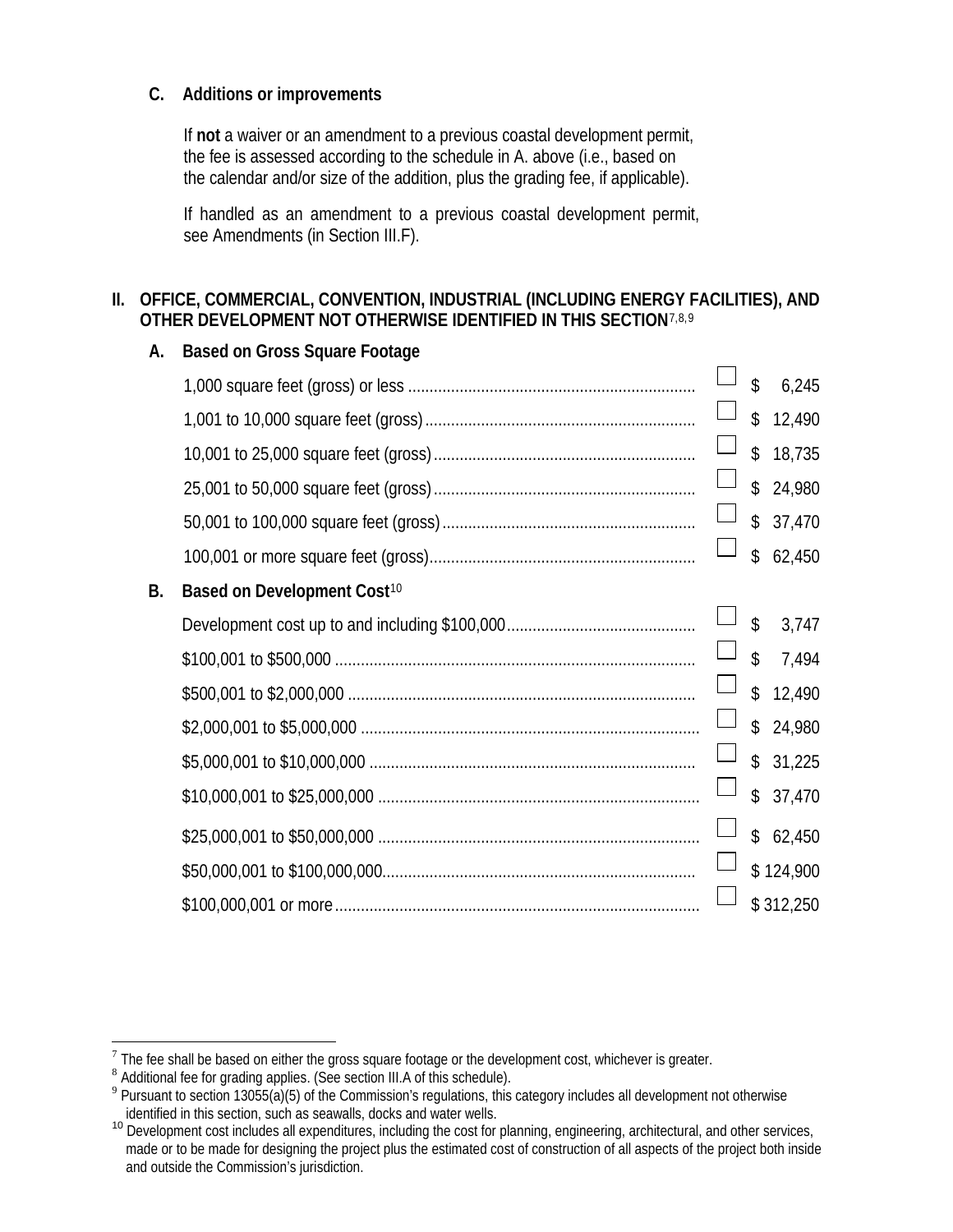## **III. OTHER FEES**

| А. | Grading <sup>11</sup>                                                                      |    |                                             |
|----|--------------------------------------------------------------------------------------------|----|---------------------------------------------|
|    |                                                                                            | \$ | $\overline{0}$                              |
|    |                                                                                            | \$ | 625                                         |
|    |                                                                                            | \$ | 1,249                                       |
|    |                                                                                            | \$ | 2,498                                       |
|    |                                                                                            | \$ | 3,747                                       |
|    |                                                                                            | \$ | 6,245                                       |
|    |                                                                                            | \$ | 12,490                                      |
| В. |                                                                                            | \$ | 3,747                                       |
| C. | Subdivision <sup>13</sup>                                                                  |    |                                             |
|    |                                                                                            | \$ | 3,747/ea                                    |
|    |                                                                                            | \$ | 14,988 plus \$1,249<br>for each lot above 4 |
| D. |                                                                                            | \$ | 3,12314                                     |
| Е. |                                                                                            | \$ | 1,24915                                     |
| F. | Amendment                                                                                  |    |                                             |
|    |                                                                                            | \$ | 1,249                                       |
|    | permit if it were submitted today]                                                         | \$ | (calculate fee)                             |
| G. | Temporary event which requires a permit pursuant to Public Resources Code section 30610(i) |    |                                             |
|    |                                                                                            | \$ | 1,249                                       |
|    |                                                                                            | \$ | 3,123                                       |
| Н. | Extension <sup>16</sup> and Reconsideration                                                |    |                                             |
|    |                                                                                            | \$ | 625                                         |
|    |                                                                                            | \$ | 1,249                                       |

<span id="page-14-1"></span><span id="page-14-0"></span><sup>&</sup>lt;sup>11</sup> The fee for grading is based on the cubic yards of cut, plus the cubic yards of fill.<br><sup>12</sup> A lot line adjustment is between adjoining parcels where the land taken from one parcel is added to an adjoining parcel, and<br>

<span id="page-14-4"></span><span id="page-14-3"></span><span id="page-14-2"></span><sup>&</sup>lt;sup>14</sup> Additional fee will apply if the project is removed from the Administrative Calendar and rescheduled on the Regular Calendar.<br><sup>15</sup> The emergency application fee is credited toward the follow-up permit application fee.

<span id="page-14-5"></span>required, based on type of development and/or applicable calendar.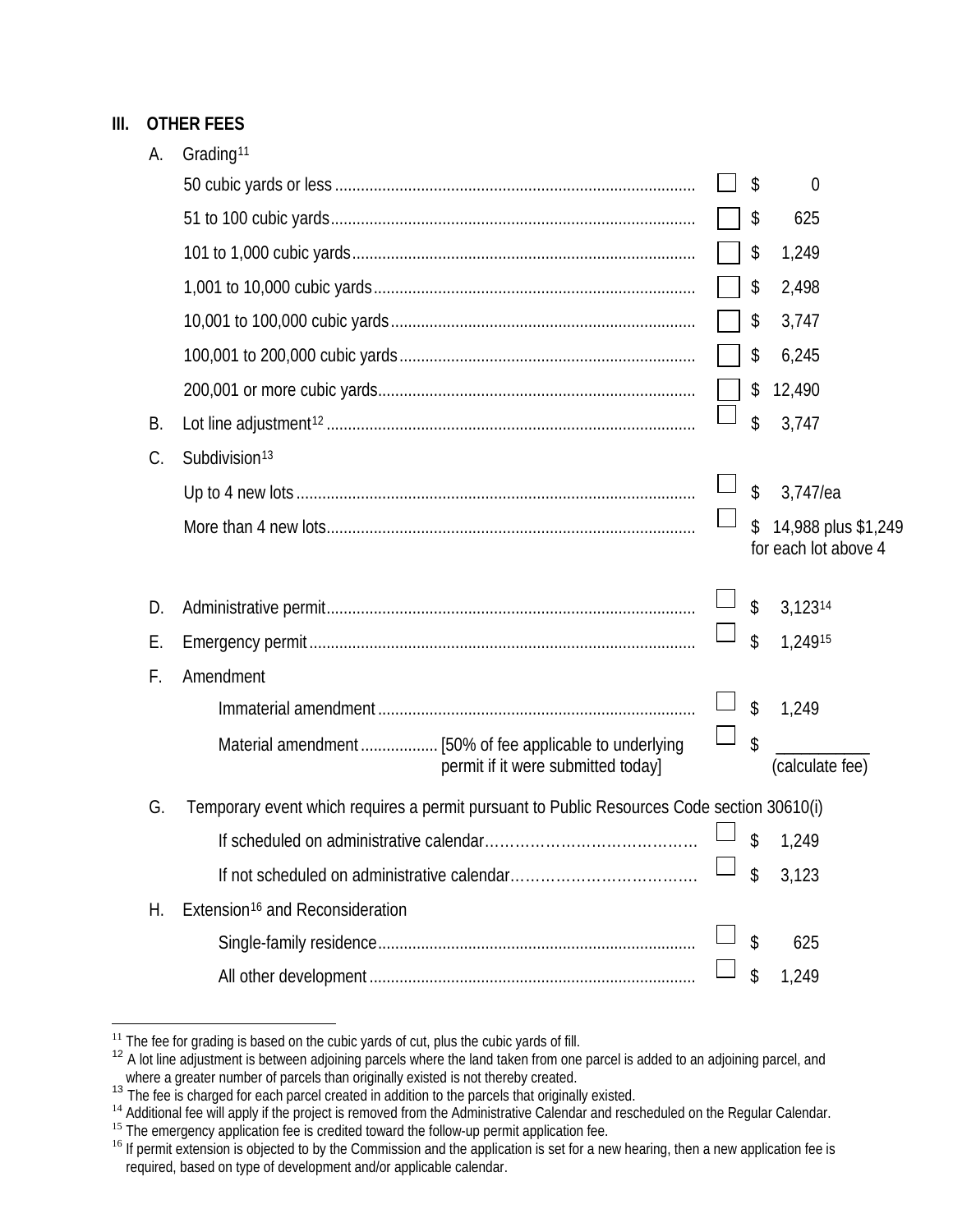|  | Request for continuance |
|--|-------------------------|
|--|-------------------------|

|                              |                                                                                                                                         |  | No charge   |  |
|------------------------------|-----------------------------------------------------------------------------------------------------------------------------------------|--|-------------|--|
|                              | Each subsequent request                                                                                                                 |  | \$<br>1,249 |  |
|                              |                                                                                                                                         |  | \$<br>625   |  |
| К.                           | Federal Consistency Certification <sup>17</sup><br>[The fee is assessed according to sections I, II, and III, above]                    |  | \$          |  |
|                              | Appeal of a denial of a permit by a local government <sup>18</sup><br>[The fee is assessed according to sections I, II, and III, above] |  | \$          |  |
| M.                           |                                                                                                                                         |  | \$<br>312   |  |
| N.                           |                                                                                                                                         |  | \$<br>312   |  |
| O.                           |                                                                                                                                         |  | \$<br>6,245 |  |
| <b>TOTAL SUBMITTED</b><br>\$ |                                                                                                                                         |  |             |  |

# **TO BE COMPLETED BY STAFF**

| <b>SUBMITTED FEE VERIFIED BY:</b>                                                                                                                                                                                                                   | DATE: |  |  |  |  |  |
|-----------------------------------------------------------------------------------------------------------------------------------------------------------------------------------------------------------------------------------------------------|-------|--|--|--|--|--|
| IS SUBMITTED AMOUNT CORRECT?                                                                                                                                                                                                                        |       |  |  |  |  |  |
| No. Why?<br>$\Box$ Yes. Applicant has correctly<br>$\Box$ Applicant did not fill out form,<br>thus staff has marked the form<br>characterized the development,<br>and payment is appropriate.<br>to compute the fee, and applicant<br>has paid fee. |       |  |  |  |  |  |
| REFUND OR ADDITIONAL FEE REQUIRED? (STATE REASON)                                                                                                                                                                                                   |       |  |  |  |  |  |
| Refund amount                                                                                                                                                                                                                                       |       |  |  |  |  |  |
| Additional fee amount (                                                                                                                                                                                                                             |       |  |  |  |  |  |
| <b>REMINDER: RECORD FEE PAYMENT IN PERMIT LOG</b>                                                                                                                                                                                                   |       |  |  |  |  |  |
| FINAL FEE VERIFIED BY: (TO BE COMPLETED AFTER COMMISSION ACTION)                                                                                                                                                                                    | DATE: |  |  |  |  |  |

<span id="page-15-0"></span><sup>17</sup> Fees for federal consistency items will be assessed now that the Commission has received approval from NOAA to amend the

<span id="page-15-1"></span>California Coastal Management Program.<br><sup>18</sup> Pursuant to Public Resources Code section 30602 or 30603(a)(5).